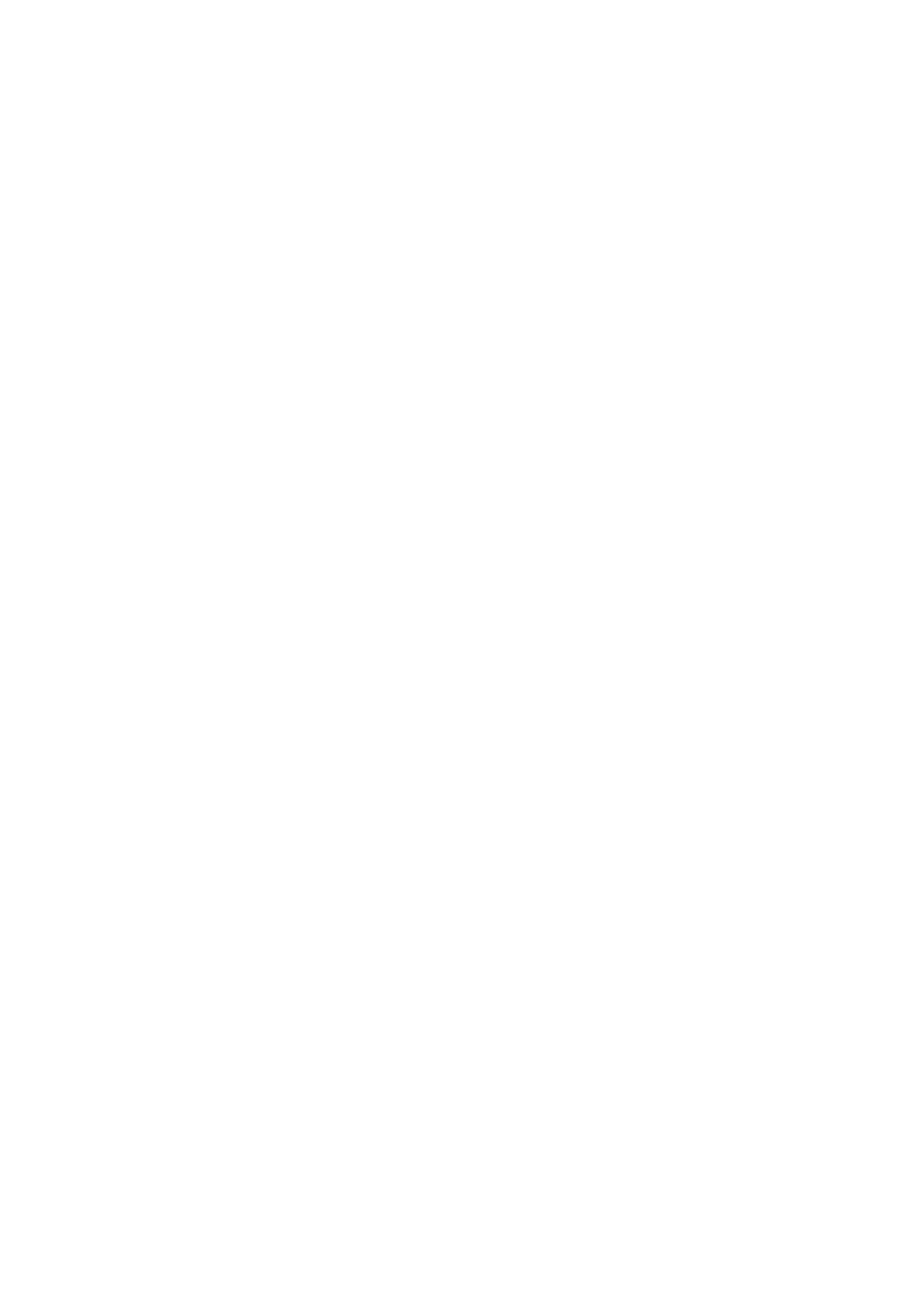## **1. Introduction**

### *Sjur Bergan*

The idea of the higher education campus as a site of intercultural dialogue is perhaps relatively new if it is articulated in those terms, but the reality of the idea is as old as the university itself. With the possible exception of the Church, there is hardly a more international institution than the university. In its conception and early development, the university<sup>1</sup> was an international quest for knowledge – and, one would hope, also wisdom, knowing that the two are not the same thing – relatively unhindered by national borders and formalities of immigration. Surprisingly, the medieval university also seemed to be relatively unhindered by distance at a time when travel was a serious investment of time and money, a guarantee of prolonged discomfort and only rarely undertaken for pleasure.

Even if a plurality of nationalities gives some indication of cultural diversity – and hence the need for intercultural dialogue – one's national roots are not the only factor that determines one's cultural identity. If the medieval university was diverse in terms of nationality, it was relatively homogeneous in several other ways. For one, gender diversity was not a hallmark of the early university. Women were present in students' thoughts and in their songs, and they were visited by students in their off hours, but women were hardly seen as equals and not as part of the academic community. In its origins, the university was a male institution, and that is how it remained for centuries.

The early university was also relatively homogeneous in the social background of students and teachers. The university was an elite institution, and mass higher education is historically a very recent phenomenon, dating from the 1960s or even later in most European countries. In an age with few opportunities for financial support from scholarships, most students came from a background where some funds were available for the formal education of at least one son. Even if the education requirements for access to universities were relatively modest by today's standards, they nevertheless also had the effect of making the medieval university far less than a mirror image of medieval society. Incidentally, the Church played a far from negligible role in offering educational opportunities for those less privileged.

Not least, in spite of national diversity, the early universities were relatively homogeneous in cultural terms. Firstly, the range of academic disciplines covered by the medieval university was a narrow one: theology, law, medicine and the *artes liberales*. It is perhaps worth noting that, with the exception of the *artes liberales*, these are at the core of what developed into the regulated professions.<sup>2</sup> Secondly,

<sup>1.</sup> See Nuria Sanz and Sjur Bergan (eds), *The Heritage of European Universities* (2nd edn, Strasbourg 2006: Council of Europe Publishing. Council of Europe Higher Education Series, Vol. 7).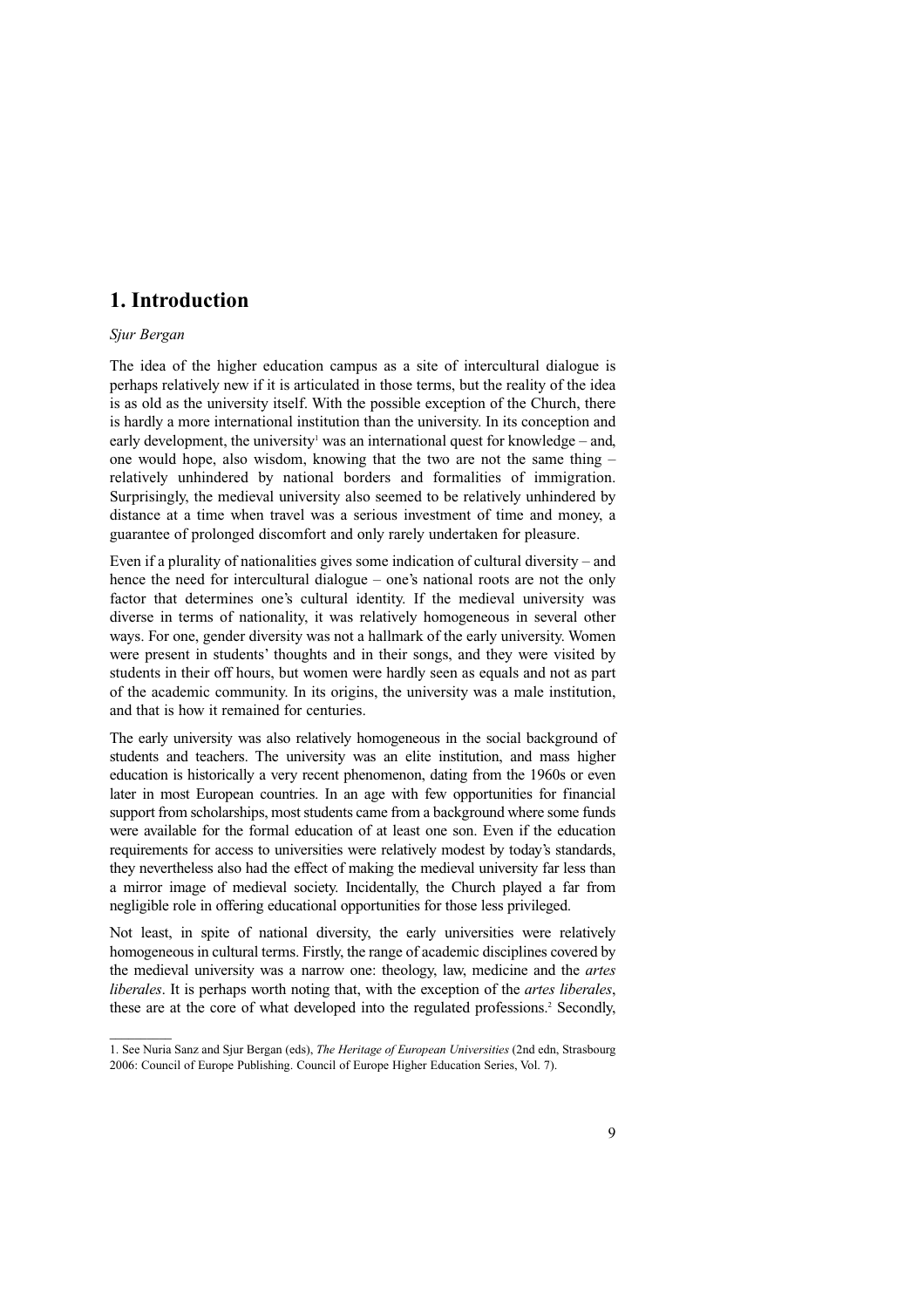#### *Intercultural dialogue on Campus*

within as well as across disciplines, academic culture was international but fairly homogeneous. Even if students and teachers had their roots in different countries of Europe – and very rarely, if ever, beyond – the culture of the university emphasised what they had in common rather than what differentiated them, notwithstanding the fact that, in many university towns, students from the same part of Europe lived together as nations.

Wherever students and teachers travelled, they could also use the same language: Latin. Granted, this was not the native language of any of them, so all students needed to be at least bilingual – and some were certainly more than that – but the world of higher education was not one that encouraged great linguistic diversity. To the extent that it did, it was at a certain point in its history through the rediscovery of an ancient language – Greek – rather than through the study of modern languages. To take just four examples, Antonio de Nébrija's Spanish grammar dates from 1492, the first grammar of Lithuanian dates from 1653-54 and INALCO – the French Institut National des Langues et Civilisations Orientales – was established in 1795;<sup>3</sup> and Europeans discovered the linguistic diversity of India and the link between Sanskrit and classical (as well as modern) European languages at about the same time. Not all parts of academic culture were European in origin: the contribution of Arab intellectuals to the development of knowledge and understanding was considerable and was known and appreciated in Europe.

The medieval university, then, had every opportunity to develop into a venue of intercultural dialogue, but it grasped this opportunity only to a very limited extent. In this, the medieval university was hardly the ivory tower of lore, but rather a faithful reflection of the society of which it was a part. That society was socially and cultural more diverse than the university, but it was not a society that valued its diversity. Rather, it was a highly normative society with clear and largely uncontested ideas about what expressions were culturally and linguistically valid and what were not.

Rather than a long-standing tradition, valuing diversity is a relatively new phenomenon, and it is not universally acquired. One hardly needs look further than today's newspaper pages – and often the local and regional pages at that – to see that official discourse, which tends to value diversity, is at some variance with popular and populist discourse, which in many cases finds the thought that those different from us can have equal rights and be of equal value quite disturbing. Some populist discourse also seeks to distinguish between those who are only somewhat different from those who are truly different, for which the Germanic languages have terms like *Fernkulturelle.* 4

Today's society is nevertheless hardly imaginable without extensive contacts across borders. The culturally homogeneous country is a thing of the past, despite the

<sup>2.</sup> Even if the number of regulated professions is far greater today and varies from one country to another. 3. Although it built on a school of interpretation founded by Colbert in 1669.

<sup>4.</sup> Literally, 'culturally distant', *Fernkulturell* is the German form; other Germanic languages have similar terms.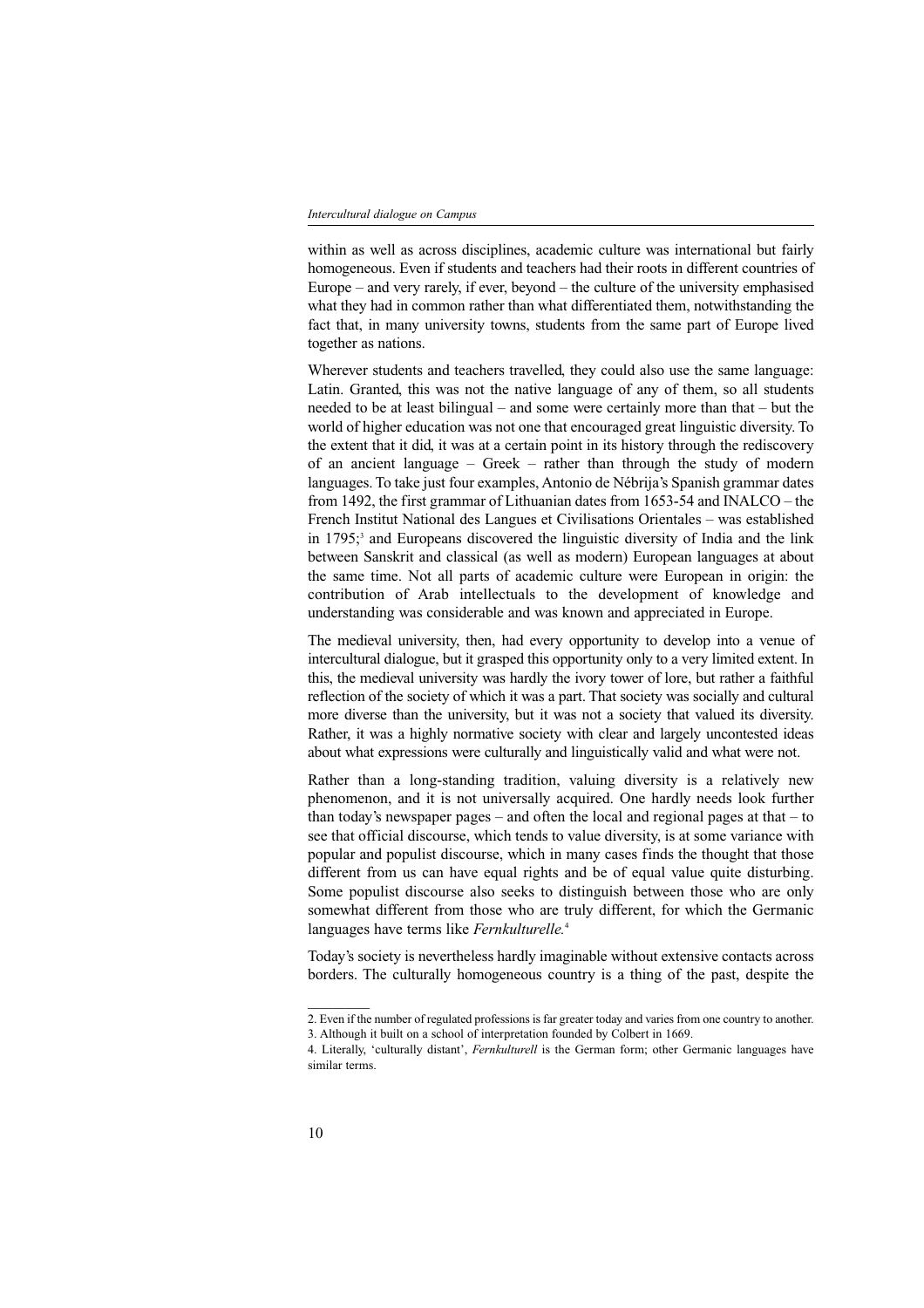nostalgia of those who would like to make it also a thing of the future. The point here is not that few if any countries were culturally and linguistically homogeneous – it is enough to remember that the spread of French to all parts of the population of France effectively began with the French Revolution. The point is rather that the cultural and linguistic diversity of the population was rarely reflected in national life and official ideology. That is where modern society is different.

The value of cultural diversity is most probably linked to the value of the individual human being. Valuing the individual has deep historical roots, but its predominance is relatively recent. It is only fitting that the Council of Europe, which safeguards individual dignity through its emphasis on human rights and through its role as the custodian of the European Convention on Human Rights, adopted in 1950, has now become a pioneer in promoting intercultural dialogue. In 2007, the Committee of Ministers adopted a White Paper on the subject, with the programmatic title "Living Together As Equals in Dignity". The White Paper, which will be found as Appendix  $1$  to this book and is also available in electronic form.<sup>5</sup> fully recognises the importance of education in furthering intercultural dialogue. The White Paper lays the foundation for the Council's future work in promoting intercultural dialogue and has been influenced by what the Council of Europe has already done in this area. One example is the "Statement on the contribution of higher education to intercultural dialogue", adopted by the Council's Steering Committee on Higher Education and Research (CDESR) in 2006 and reproduced in Appendix 2.

It is worth noting that the White Paper understands intercultural dialogue as an open and respectful exchange of views between individuals and groups with different ethnic, cultural, religious and linguistic backgrounds and heritage, on the basis of mutual understanding and respect. The White Paper states that intercultural dialogue operates at all levels – within societies, between the societies of Europe, and between Europe and the wider world – and maintains that it can only thrive if certain preconditions are met. To advance intercultural dialogue, the White Paper argues, many aspects of the democratic governance of cultural diversity should be adapted; democratic citizenship and participation should be strengthened; intercultural competences should be taught and learned; spaces for intercultural dialogue should be created and widened, and intercultural dialogue should reach the international level.

The book you are about to read – like the conference on which it builds – considers the role of higher education in developing and promoting intercultural dialogue in greater detail than a statement or even a White Paper covering all aspects of the Council of Europe's activities could possibly do. More specifically, this book looks at the higher education campus as a venue of intercultural dialogue. This is not the only role higher education plays in promoting intercultural dialogue, and a later contribution will aim to look at the role of higher education as an actor in the broader society of which it is a part. What happens on campus is nevertheless a

<sup>5.</sup> See: www.coe.int/t/dg4/intercultural/Source/White%20Paper%20final%20EN%20020508.pdf.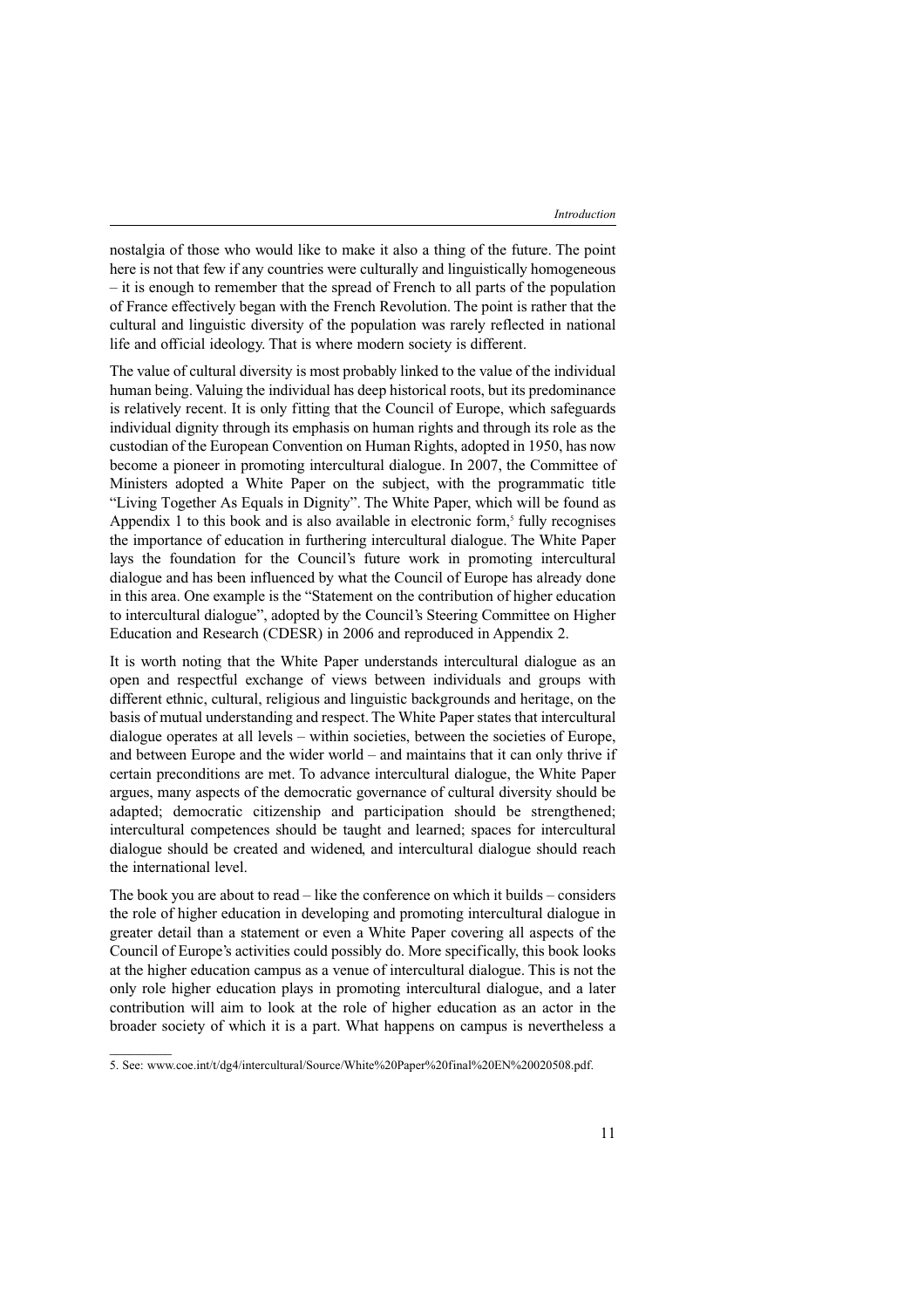#### *Intercultural dialogue on Campus*

precondition for the role higher education should play in society at large. In the sense of the White Paper, as mentioned in the preceding paragraph, intercultural dialogue on campus is an example of dialogue within a society.

Because of the international character of higher education, and the fact that the society one finds at a given campus at any one time is likely to be a temporary one, dialogue on campus is also a dialogue between groups and societies. Few individuals have only one identity, and members of the academic community are also members of other communities. Higher education cannot teach intercultural dialogue without practising it on campus, just as higher education cannot act in support of intercultural dialogue in society at large while neglecting it in its own institutional policies, practices and daily life. Higher education cannot be a credible voice for intercultural dialogue if it does not practise what it teaches. No individual or institution can preach virtue and practise vice and still hope to remain credible.

To explore intercultural dialogue on the higher education campus, the Council of Europe invited contributions from all parts of Europe and also from a higher education personality who combines an African background with experience of European higher education. The contributors come from a variety of institutions and have a range of responsibilities. In some of the contributions, readers are likely to find views with which they disagree or with which they may even feel uncomfortable. Confronting views that differ sharply from one's own and that are expressed forcefully is a part of the challenge of intercultural dialogue, as it is of being citizens of democratic societies. All authors express their own views, and none of the views expressed should be taken to be those of the Council of Europe. The official position of the Council of Europe on intercultural dialogue is to be found in the White Paper.

The long contribution by Edo Poglia, Manuel Mauri-Brusa and Tatiana Fumasoli served as the background study for the conference. It gives an overview of the place and role of intercultural dialogue in higher education in Europe, and is based on research carried out at the Università della Svizzera Italiana in Lugano, which is itself a leading institution in teaching and research into intercultural dialogue. Chapter 2 explores the relationship between the internationalisation of higher education, in particular through academic mobility, and intercultural dialogue. It points out that, even in an age of great mobility, almost half the foreign students in the 34 countries referred to came from another European country. However, there were about as many students from Asia and Africa put together as there were students from Europe. The chapter also makes the point that a concern for intercultural dialogue is not a luxury that higher education staff and institutions can add to their core tasks only if time and resources are available. Rather, intercultural dialogue is part and parcel of the mission of higher education. The authors also look at how multiculturality may enrich higher education curricula. One of the strengths of the chapter is that it addresses both key aspects of the university mission, teaching and research, in relation to intercultural dialogue.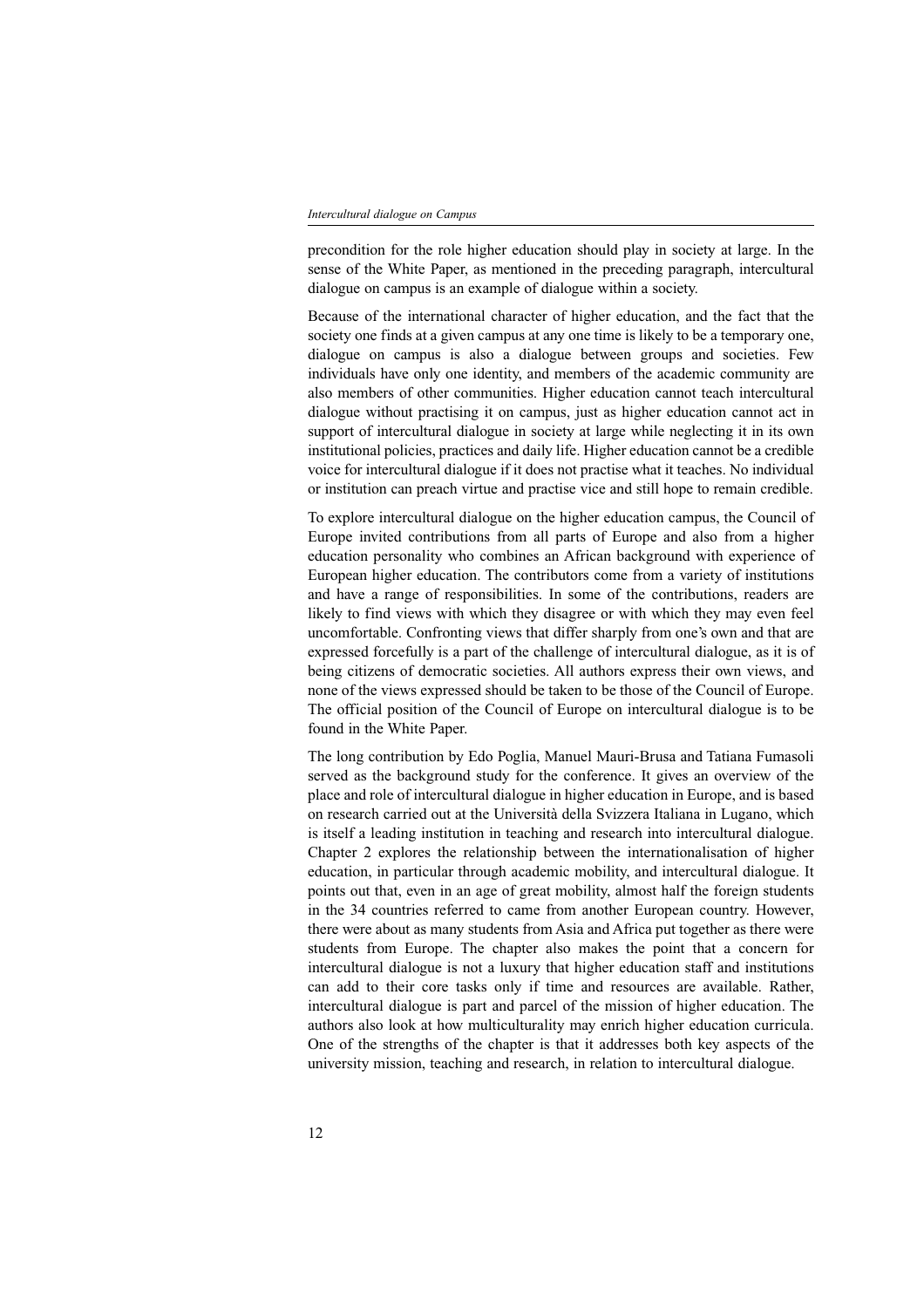Fatou Sarr addresses issues of intercultural dialogue from an African (more precisely a Senegalese) viewpoint, and she does so as a woman and as an academic. She is critical of some European attitudes to Africa, and she also describes the challenges of the intercultural campus in an African context, using her own institution, Cheikh Anta Diop University, as an example. At this institution, some 40 nationalities are represented among a student population of about 50 000, and many of the associations active within the university are identity-based. Not least, Fatou Sarr underlines the need for higher education institutions to nurture close contacts with other parts of society.

Ian Law examines the sources and effects of intercultural conflicts. He identifies three broad categories among them: durable historical forms of hostility, newly articulated forms of hostility and everyday cultural ignorance, and he strongly makes the claim that intercultural conflicts are not natural or primordial. The second part of Chapter 4 examines, in some detail, lessons and issues from the experience of tackling racism and eurocentrism at campuses in the United Kingdom, spurred in part by the Race Relations (Amendment) Act 2000. In particular, Ian Law refers to the Leeds Toolkit, which he played an important role in developing.

Enric Olivé-Serret's contribution deals with an area of particular concern to current political debate in Europe, and to the Council of Europe's efforts in intercultural dialogue, namely the Euro-Mediterranean dialogue. The Mediterranean area is one in which many cultural, political, linguistic and religious traditions meet and where fault lines appear. These conflicts have an impact on universities, exemplified here by the situation of women, by the Israeli-Palestinian conflict and by the position of religion and religious expression. The chapter explores university networking in the Mediterranean, based on the Tarragona Declaration of 2005, and outlines a set of challenges as well as possibilities.

Gundula Gwenn Hiller describes intercultural dialogue in a context that is narrower in geographical terms, but still difficult and significant because of the background of history. The European University Viadrina is German, but located on the German-Polish border, and it has a policy of seeking an enrolment of about 30% Polish students. In this context, the university found that a specific effort was needed to promote dialogue between the two major groups of students – German and Polish – while also involving the 10% or so of the student population that came from other countries. As the author puts it, intercultural competence is not something that happens automatically when people from different countries and backgrounds meet in a certain institutional framework. International institutions need to develop special strategies to sensitise their members and to encourage intercultural communication. The programme developed at the European University Viadrina is of interest because it won an award for intercultural learning in Germany in March 2008.

Vladimir Filippov, Rector of the Russian University of Peoples' Friendship and former Russian Minister of Education, describes the unusual context of his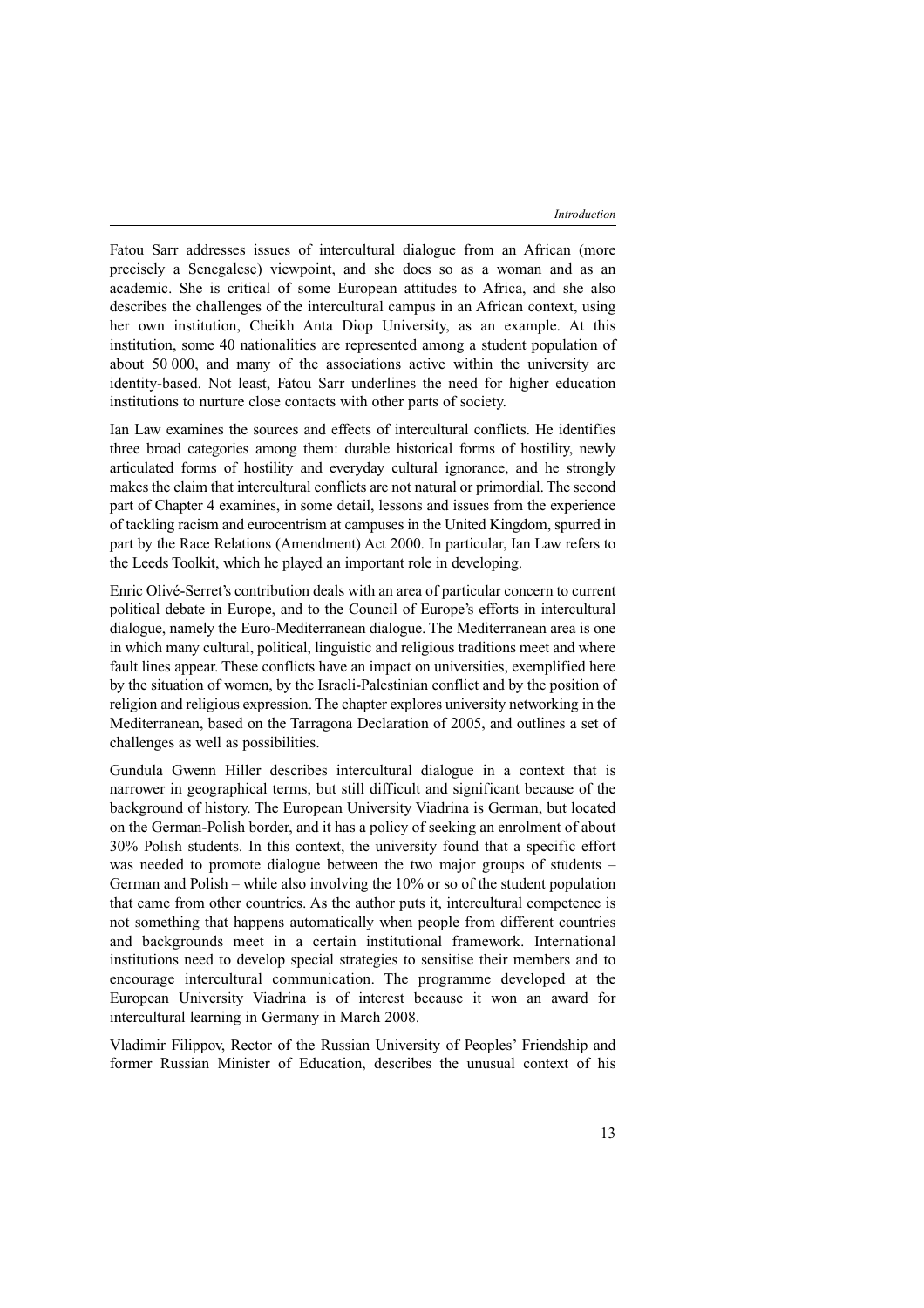### *Intercultural dialogue on Campus*

institution. Hosting foreign students is at the core of this university, which  $-$  as Patrice Lumumba University – was established for the specific purpose of offering higher education to foreign students, in particular from Africa, Asia and Latin America. It also enrols Russian students, but the highly international student body of 28 000 comes from 130 to 140 countries. The university has adopted a complex internationalisation programme that introduces intercultural awareness into teaching, research and extracurricular activities. Students share a room with a student from another country, and all students (regardless of their academic specialism) are required to study a foreign language. Options include a range of European languages as well as Arabic and Chinese, and foreign students are of course also required to learn Russian, which is the language of instruction. The university also has a policy of marking its international character through cultural events.

Qatip Arifi examines the challenges of intercultural dialogue in "the former Yugoslav Republic of Macedonia" from his position on the staff of an institution set up specifically to further relations between the two major groups in the country and offer courses in both its major languages as well as in English: the South East European University in Tetovo. Arifi contrasts the policy of cultural inclusiveness in this university with what he sees as policies of non-inclusion in the major public institution of the country. He also draws parallels between the difficulty of intercultural dialogue on campus and the tensions between groups in broader society, thus pointing directly to the interaction between the academic community and the society of which it is a part. He underlines that, while democracy means majority rule, it also presupposes trust between majority and minority groups, and he ends by formulating a set of objectives and conditions for intercultural dialogue.

Anne-Marie Mallet examines the multiple facets of interculturalism on the basis of her experience at a French university, Paris V Descartes, and that of two other Paris universities that decided to join forces in providing a preparatory course for newly admitted foreign students, aiming to help their integration in their new place of study. The programme emphasises French language training as well as an awareness of French and European culture and society. The language courses focus on the needs of students and have a strong component of French for professional and academic purposes. A significant aspect is that students play an important part in organising and running the programme, and it benefits from the experience and suggestions for improvement of those who have already undergone it. The second part of this chapter explores the effect of mass higher education on French universities in changing institutional culture and participation. She also explores the impact of the 2007 Act on the Freedom and Responsibility of Universities, in particular as concerns the reform of university councils and the recruitment of teaching staff.

Bernd Wächter's article, which closes this volume, builds on his report as General Rapporteur for the conference but also on his very broad experience with intercultural issues in higher education as Director of the Academic Co-operation Association (ACA). Rather than offering a summary of the other contributions,